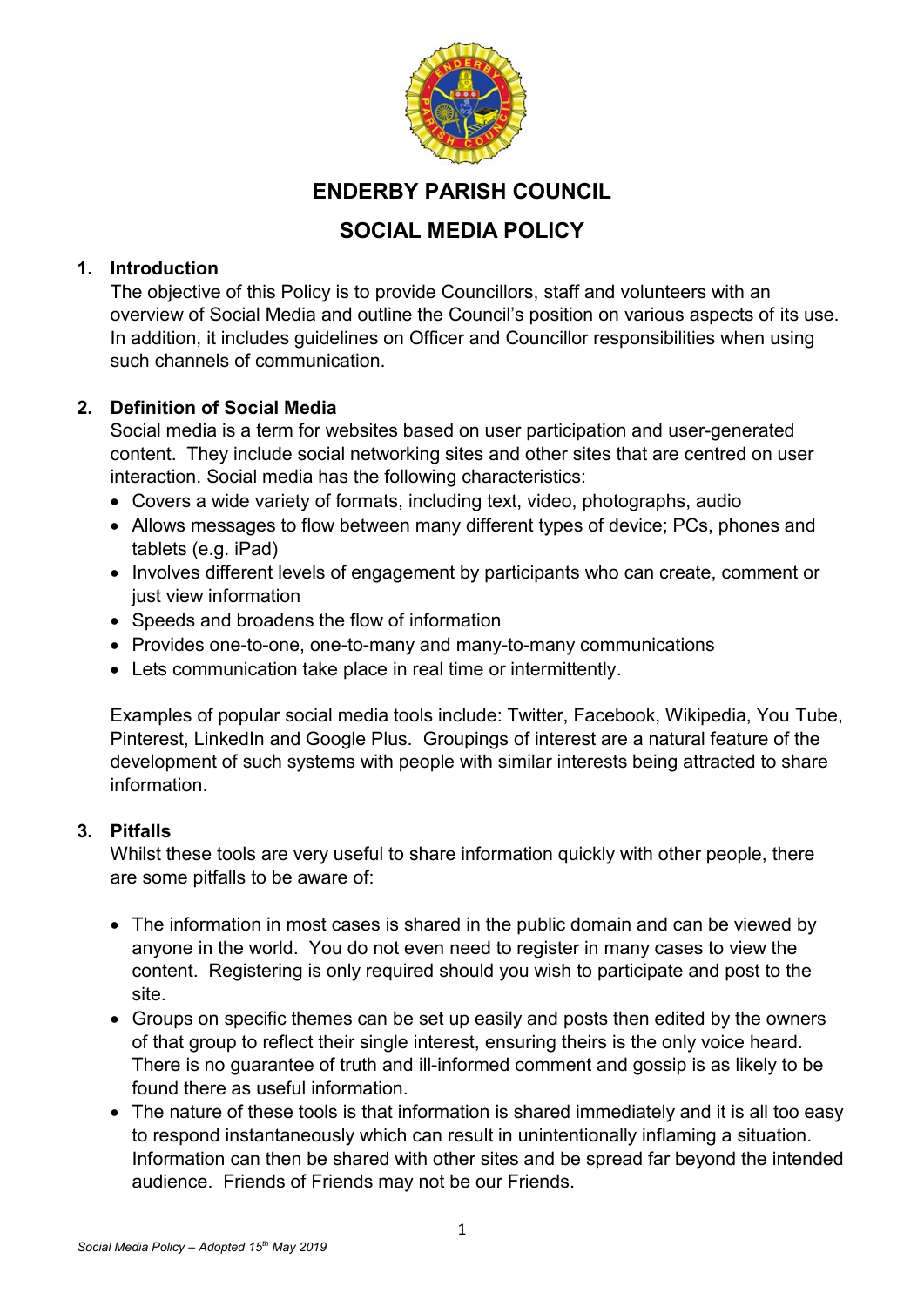It is also very easy to spend a lot of time viewing and responding to messages that would outweigh the value gained in the first place.

#### **4. Purpose of the Policy**

Social media provides the Council with the opportunity to communicate to a wide audience instantaneously on a range of subjects relating to its activities, providing updates, news, information and retweeting relevant information from other sources. It also provides an opportunity to communicate with the younger age group, the business community and hopefully the harder to reach groups. The Council will make use of approved social media tools to quickly disseminate information but carefully control its use in order to minimise the risks as stated above. In the first instance this will include Facebook and Twitter.

#### **5. Aims and Objectives**

Social media can be used by the Council as an effective and measurable way to achieve resident engagement and attract publicity. The aim of this Policy is to ensure:

- Engagement with individuals and communities and successful promotion of Council based services through the use of social media
- A consistent approach is adopted and maintained in the use of social media
- That Council information remains secure and is not compromised through the use of social media
- That users operate within existing policies, guidelines and relevant legislation
- That the Council's reputation is upheld and improved rather than adversely affected
- That communication by use of social media is effective, timely, appropriate, useful, engages with a wider audience and utilises cross-promotion of other Council communication tools (e.g. website, newsletter, linking Facebook to Twitter account etc.)

Social media activity is not something which stands alone, to be effective it needs to integrate as part of the general communications mix. Any planned campaigns, promotions and activities can be plugged in to social media platforms to increase reach and exposure.

#### **6. Policy Statement**

It is acknowledged that there is considerable potential for using social media which can provide significant advantages. The responsible, corporate use of social media is actively encouraged. The following applies equally to Officers, Members and persons authorised to access the Council's social media accounts.

This policy provides a structured approach to using social media and will ensure that it is effective, lawful and does not compromise Council information or computer systems/networks/security measures.

Users must ensure that they use social media sensibly and responsibly, and ensure that its use will not adversely affect the Council or its business, nor be damaging to the Council's reputation and credibility or otherwise violate any Council policies.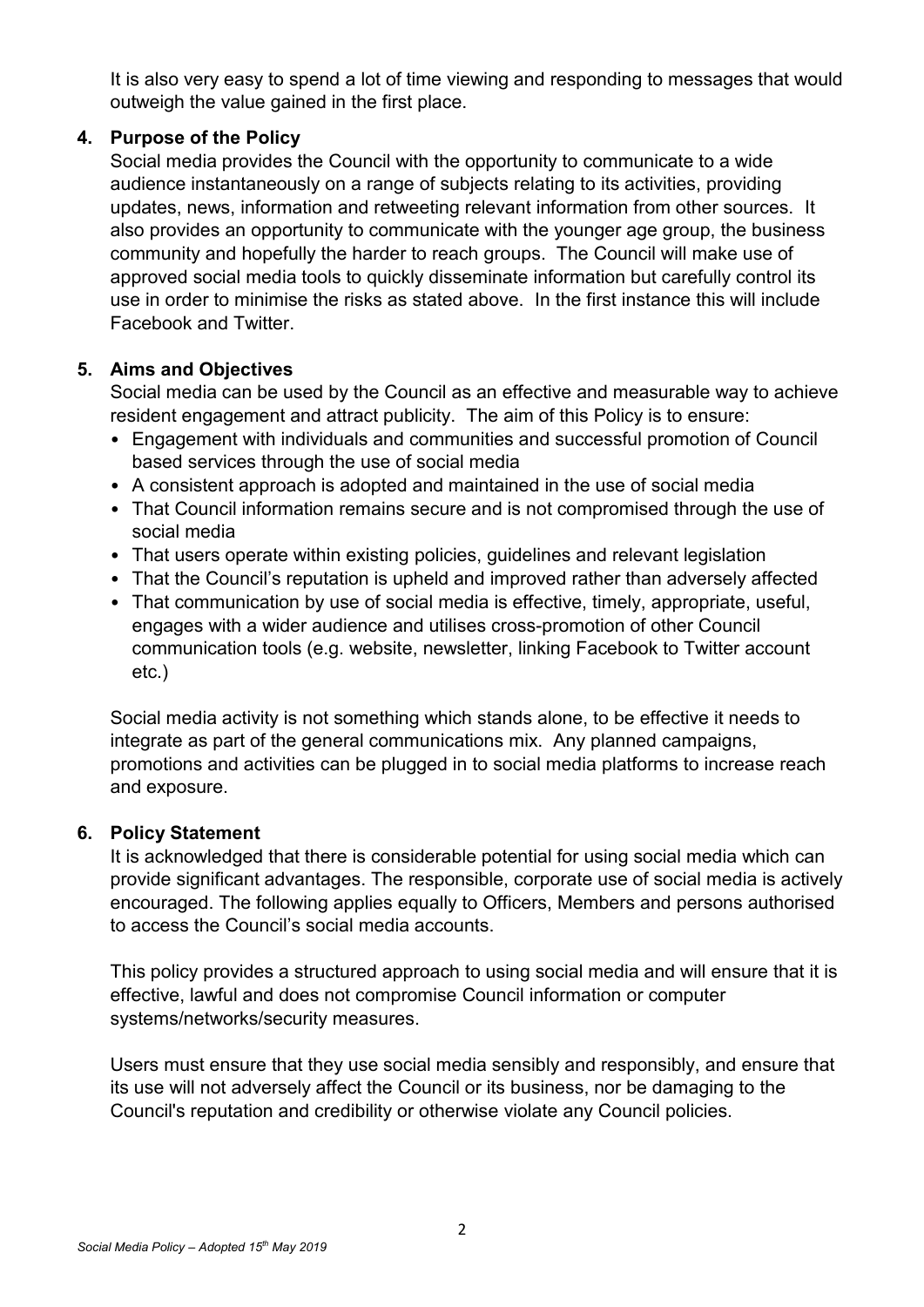The following guidelines will apply to online participation and set out the standards of behaviour expected as a representative of Enderby Parish Council:

- Be aware of and recognise your responsibilities identified in the Social Media Policy.
- Remember that you are personally responsible for the content you publish on any form of social media.
- Never give out personal details of others such as home address and telephone numbers.
- Ensure that you handle any personal or sensitive information in line with the Data Protection Act 2018.
- Use a disclaimer. When using social media for personal purposes, you must not imply you are speaking for the Council.
- Avoid use of the Council e-mail address, logos or other Council identification.
- Make it clear that what you say is representative of your personal views only. Where possible, you should include a standard disclaimer, such as:

- Know your obligations: you must comply with other Council policies when using social media.
- Show respect to all. You should be respectful of the authority and employees. Derogatory comments are *always* wrong.
- Use of the Parish Council's Facebook account must always reflect the Council's position/decisions on a matter and in no circumstances must it be used to express personal opinion, particularly when used by a Councillor. If unsure, say nothing.

Councillors are at liberty to set up accounts using any of the tools available but should ensure they are clearly identified as personal and do not in any way imply that they reflect the Council's view. Councillors should at all times present a professional image and not disclose anything of a confidential nature. Comments of a derogatory, proprietary or libellous nature should not be made and care should be taken to avoid guesswork, exaggeration and colourful language.

## **7. Responsibilities**

The Parish Clerk is the designated 'Council' owner of the Council Social Media channels agreed by the Council. Councillors or volunteers officially appointed by the Council may assist the Parish Clerk to disseminate information. However all must ensure they follow this Policy. No account details may be changed without the permission of the Parish Clerk. Individual Councillors are at liberty to set up their own accounts but they should ensure they comply with this Policy and ensure the 'personal view' disclaimer is used.

## **8. Guidance for Councillors -** *social media and meetings*

The Council encourages Councillors to keep residents informed of Enderby issues and the use of social media can help with this, especially during official Council meetings. Below are some extra guidelines for Councillors to consider for the use of social media during meetings:

 Handheld devices and laptops are permitted (indeed encouraged) for use during meetings to allow environmentally friendly and effective communication. The use of such devices is intended to improve communication during meetings - not to interrupt or distract anyone taking part. Ensure the volume on all electronic devices is turned to 'mute'.

*<sup>&</sup>quot;Statements and opinions here are my own and don't necessarily represent the Council's policies or opinions".*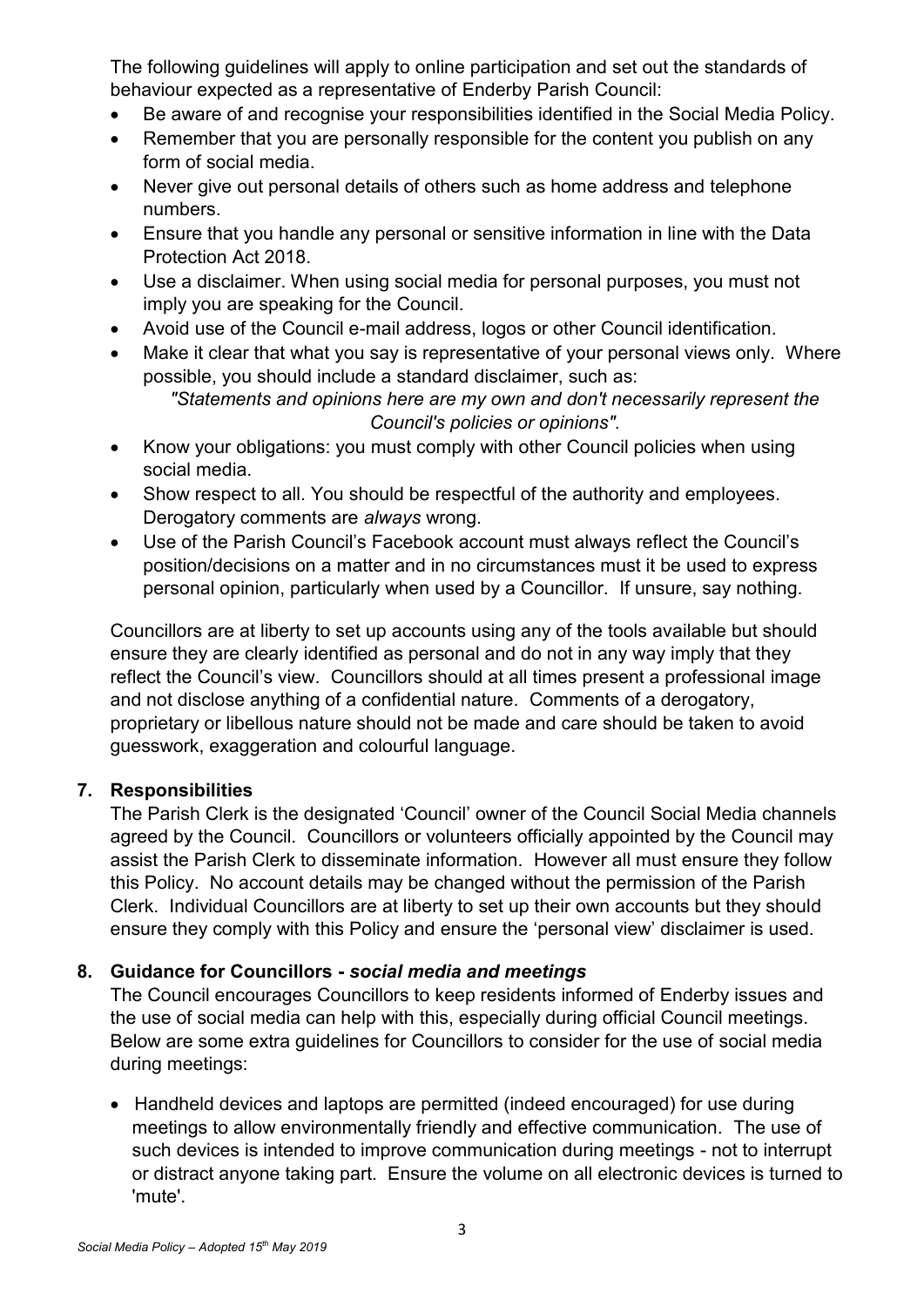- Councillors' tweets/blogs during Council meetings should refer to the discussions which are taking place at the meeting - tweeting/blogging about other subjects will show the public and other attendees at the meeting that you are not engaging properly in the meeting.
- Councillors have a responsibility to take Council business seriously and it is not appropriate for members to use social media to tease or insult other members. Enderby residents expect debate and to be informed about Council business, not witness petty arguments.
- Remember that if you break the law using social media (for example by posting something defamatory), you will be held personally responsible.

### **9. Facebook Strategy**

Social networks are rapidly growing in popularity and are used by all ages in society. The most popular social networks are web-based, commercial, and not purposely designed for Parish Council use. For individuals, social networking sites provide tremendous opportunities for staying in touch with friends and family. For the Council the sites provide a modern alternative means to communicate with residents of the Parish. Facebook, for example, offers a rich platform allowing you to share unlimited content, including images and videos. Example activity:

- Share articles / blog posts / expertise
- Start discussions and ask questions to encourage interaction
- Create surveys to encourage participation from visitors
- Upload images and videos
- Generic news what's happening in the area.

One of the hallmarks of online networks is the ability to "friend" others – creating a group of others that share interests and personal news. Accepting invitations to friend others within the Council's social networking sites should only be authorised by the Parish Clerk or delegated Officer of the Council. Friends will gain access to the Council's network of contacts on the site. Good practice guidelines for the use of Facebook by the Council as a body or Councillors as individuals are:

- As a Parish Council, we have a professional image to uphold and how we conduct ourselves online impacts this image.
- Remember that people classified as "friends" have the ability to download and share your information with others.
- Post only what you want the world to see. It is not like posting something to your web site or blog and then realising that a story or photo should be taken down. On a social networking site, basically once you post something it may continue to be available, even after it is removed from the site.
- Do not disclose confidential matters or criticise Council policies or personnel.
- Set your profile's security and privacy settings carefully. At a minimum, all privacy settings should be set to "only friends". "Friends of friends" and "Networks and Friends" open the content to a large group of unknown people.
- All activity on the Council Facebook page must follow the Council's agreed statement of purpose and outcomes for the use of the networking tool.
- Do not post images that include young people without parental permission.
- Pay close attention to the site's security settings and allow only approved personnel full access to the site.
- Only add statements approved by either Full Council or the Parish Clerk.